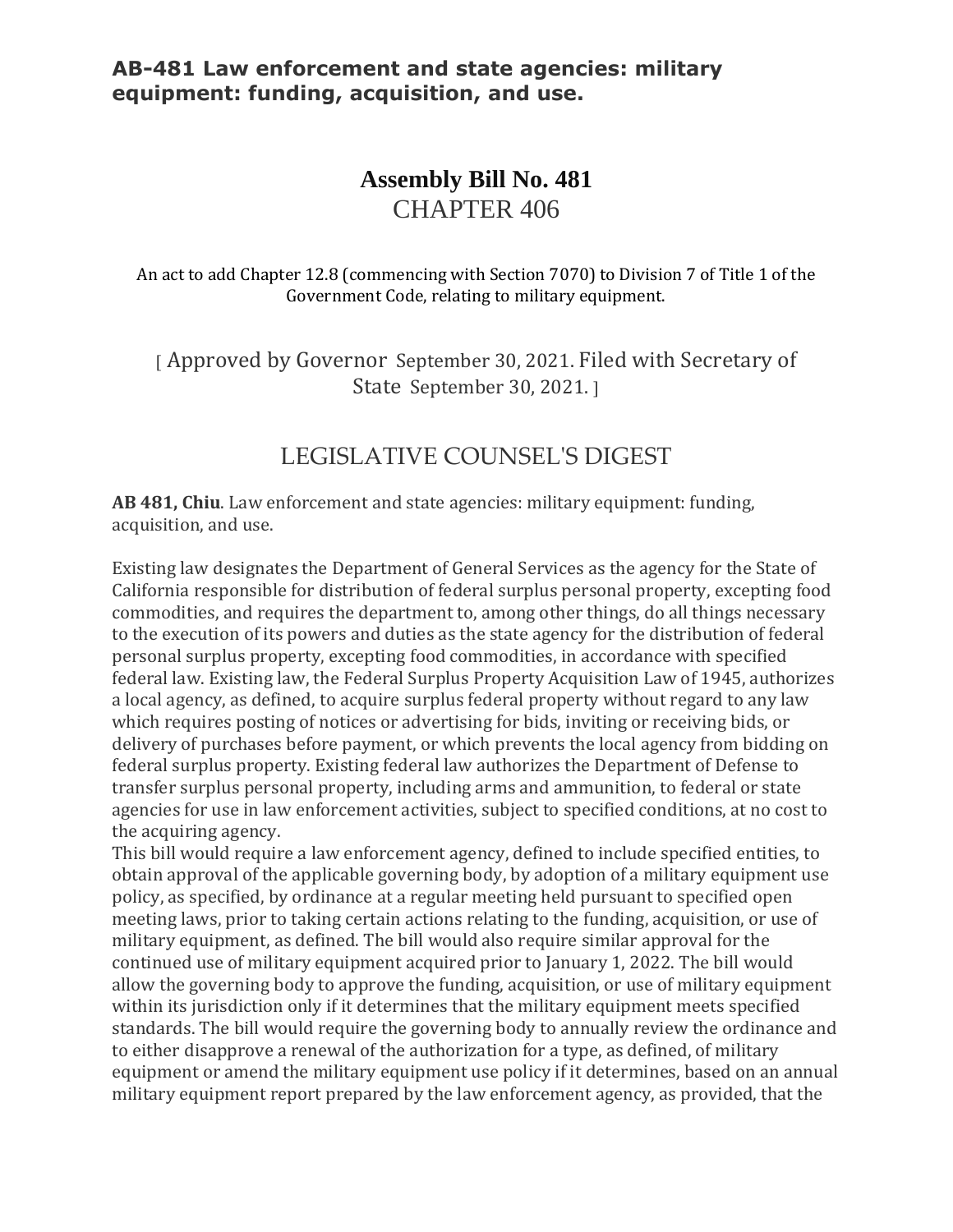military equipment does not comply with the above-described standards for approval. The bill would specify these provisions do not preclude a county or local municipality from implementing additional requirements and standards related to the purchase, use, and reporting of military equipment by local law enforcement agencies.

This bill would also require a state agency, as defined, to create a military equipment use policy before engaging in certain activities, publish the policy on the agency's internet website, and provide a copy of the policy to the Governor or the Governor's designee, as specified. The bill would also require a state agency that seeks to continue use of military equipment acquired prior to January 1, 2022, to create a military equipment use policy. This bill would also include findings that the changes proposed by this bill address a matter of statewide concern rather than a municipal affair and, therefore, apply to all cities, including charter cities.

By adding to the duties of local officials with respect to the funding, acquisition, and use of military equipment, this bill would impose a state-mandated local program.

The California Constitution requires local agencies, for the purpose of ensuring public access to the meetings of public bodies and the writings of public officials and agencies, to comply with a statutory enactment that amends or enacts laws relating to public records or open meetings and contains findings demonstrating that the enactment furthers the constitutional requirements relating to this purpose.

This bill would make legislative findings to that effect.

The California Constitution requires the state to reimburse local agencies and school districts for certain costs mandated by the state. Statutory provisions establish procedures for making that reimbursement.

This bill would provide that no reimbursement is required by this act for a specified reason.

# BILL TEXT THE PEOPLE OF THE STATE OF CALIFORNIA DO ENACT AS FOLLOWS:

## **SECTION 1.**

The Legislature finds and declares all of the following:

(a) The acquisition of military equipment and its deployment in our communities adversely impacts the public's safety and welfare, including increased risk of civilian deaths, significant risks to civil rights, civil liberties, and physical and psychological well-being, and incurment of significant financial costs. Military equipment is more frequently deployed in low-income Black and Brown communities, meaning the risks and impacts of police militarization are experienced most acutely in marginalized communities.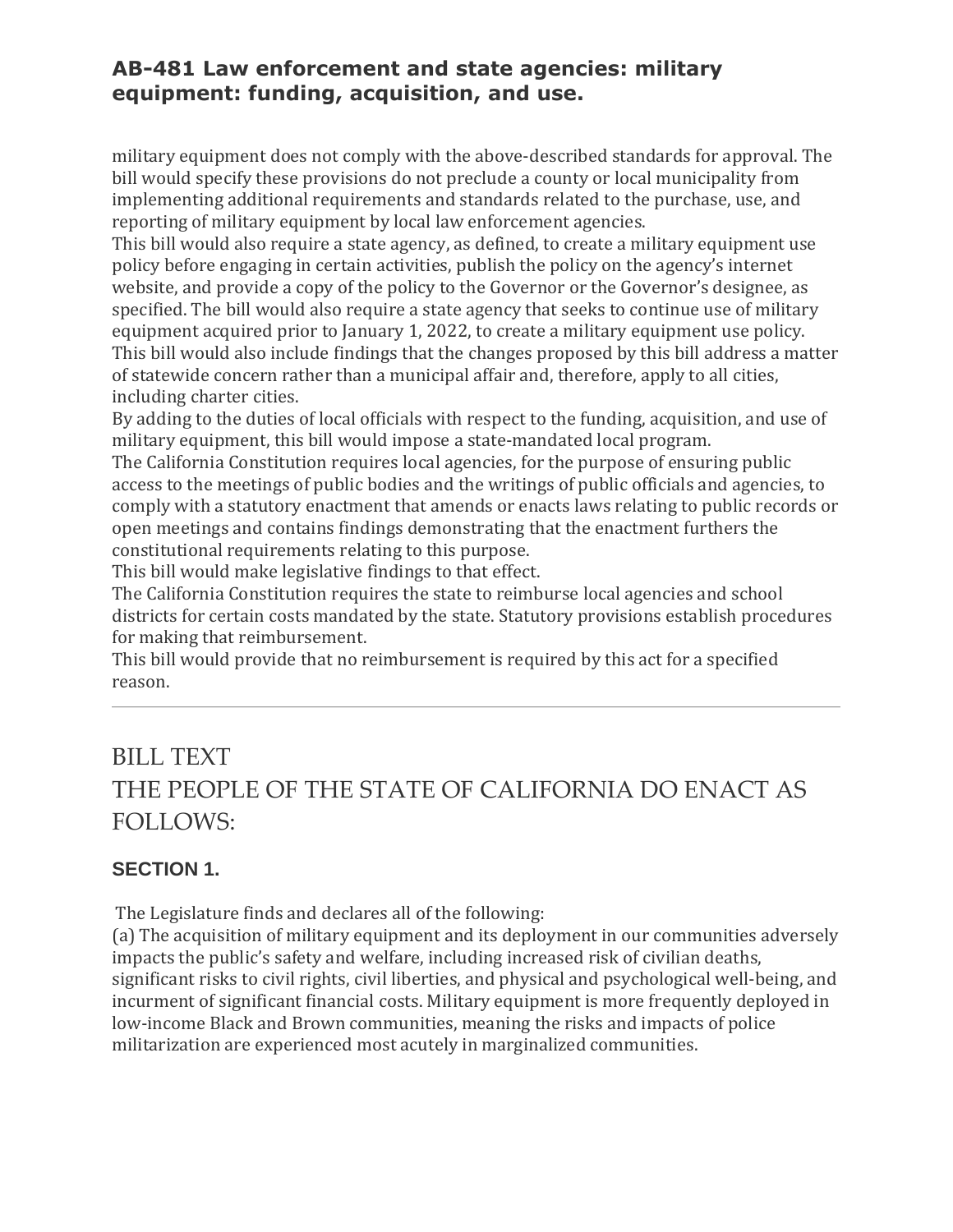(b) The public has a right to know about any funding, acquisition, or use of military equipment by state or local government officials, as well as a right to participate in any government agency's decision to fund, acquire, or use such equipment.

(c) Decisions regarding whether and how military equipment is funded, acquired, or used should give strong consideration to the public's welfare, safety, civil rights, and civil liberties, and should be based on meaningful public input.

(d) Legally enforceable safeguards, including transparency, oversight, and accountability measures, must be in place to protect the public's welfare, safety, civil rights, and civil liberties before military equipment is funded, acquired, or used.

(e) The lack of a public forum to discuss the acquisition of military equipment jeopardizes the relationship police have with the community, which can be undermined when law enforcement is seen as an occupying force rather than a public safety service.

## **SEC. 2.**

Chapter 12.8 (commencing with Section 7070) is added to Division 7 of Title 1 of the Government Code, to read:

#### **CHAPTER 12.8. Funding, Acquisition, and Use of Military Equipment**

#### **7070.**

For purposes of this chapter, the following definitions shall apply:

(a) "Governing body" means the elected body that oversees a law enforcement agency or, if there is no elected body that directly oversees the law enforcement agency, the appointed body that oversees a law enforcement agency. In the case of a law enforcement agency of a county, including a sheriff's department or a district attorney's office, "governing body" means the board of supervisors of the county.

(b) "Law enforcement agency" means any of the following:

(1) A police department, including the police department of a transit agency, school district, or any campus of the University of California, the California State University, or California Community Colleges.

(2) A sheriff's department.

(3) A district attorney's office.

(4) A county probation department.

(c) "Military equipment" means the following:

(1) Unmanned, remotely piloted, powered aerial or ground vehicles.

(2) Mine-resistant ambush-protected (MRAP) vehicles or armored personnel carriers. However, police versions of standard consumer vehicles are specifically excluded from this subdivision.

(3) High mobility multipurpose wheeled vehicles (HMMWV), commonly referred to as Humvees, two and one-half-ton trucks, five-ton trucks, or wheeled vehicles that have a breaching or entry apparatus attached. However, unarmored all-terrain vehicles (ATVs) and motorized dirt bikes are specifically excluded from this subdivision.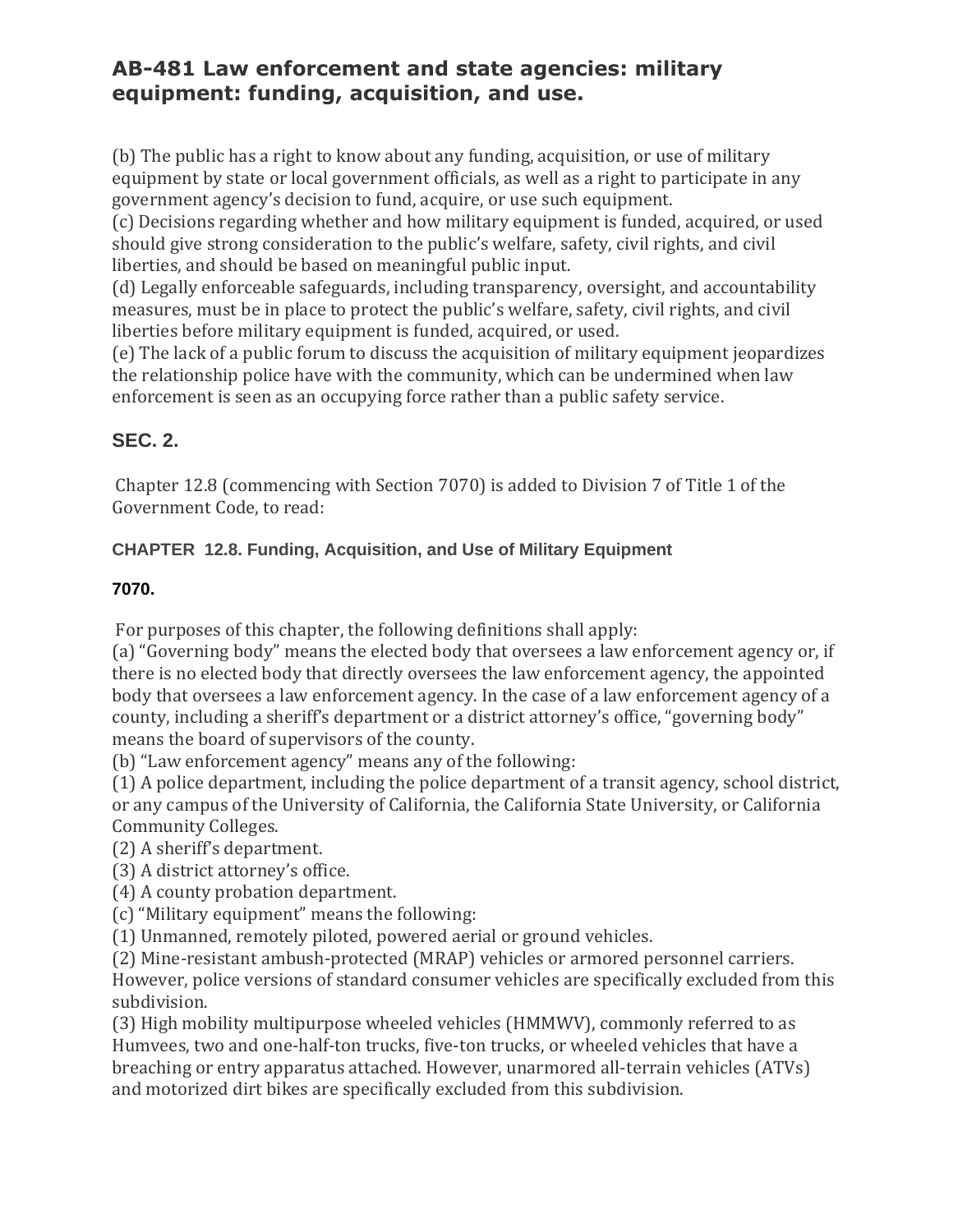(4) Tracked armored vehicles that provide ballistic protection to their occupants and utilize a tracked system instead of wheels for forward motion.

(5) Command and control vehicles that are either built or modified to facilitate the operational control and direction of public safety units.

(6) Weaponized aircraft, vessels, or vehicles of any kind.

(7) Battering rams, slugs, and breaching apparatuses that are explosive in nature. However, items designed to remove a lock, such as bolt cutters, or a handheld ram designed to be operated by one person, are specifically excluded from this subdivision.

(8) Firearms of .50 caliber or greater. However, standard issue shotguns are specifically excluded from this subdivision.

(9) Ammunition of .50 caliber or greater. However, standard issue shotgun ammunition is specifically excluded from this subdivision.

(10) Specialized firearms and ammunition of less than .50 caliber, including assault weapons as defined in Sections 30510 and 30515 of the Penal Code, with the exception of standard issue service weapons and ammunition of less than .50 caliber that are issued to officers, agents, or employees of a law enforcement agency or a state agency.

(11) Any firearm or firearm accessory that is designed to launch explosive projectiles.

(12) "Flashbang" grenades and explosive breaching tools, "tear gas," and "pepper balls," excluding standard, service-issued handheld pepper spray.

(13) Taser Shockwave, microwave weapons, water cannons, and the Long Range Acoustic Device (LRAD).

(14) The following projectile launch platforms and their associated munitions: 40mm projectile launchers, "bean bag," rubber bullet, and specialty impact munition (SIM) weapons.

(15) Any other equipment as determined by a governing body or a state agency to require additional oversight.

(16) Notwithstanding paragraphs (1) through (15), "military equipment" does not include general equipment not designated as prohibited or controlled by the federal Defense Logistics Agency.

(d) "Military equipment use policy" means a publicly released, written document governing the use of military equipment by a law enforcement agency or a state agency that addresses, at a minimum, all of the following:

(1) A description of each type of military equipment, the quantity sought, its capabilities, expected lifespan, and product descriptions from the manufacturer of the military equipment.

(2) The purposes and authorized uses for which the law enforcement agency or the state agency proposes to use each type of military equipment.

(3) The fiscal impact of each type of military equipment, including the initial costs of obtaining the equipment and estimated annual costs of maintaining the equipment. (4) The legal and procedural rules that govern each authorized use.

(5) The training, including any course required by the Commission on Peace Officer Standards and Training, that must be completed before any officer, agent, or employee of the law enforcement agency or the state agency is allowed to use each specific type of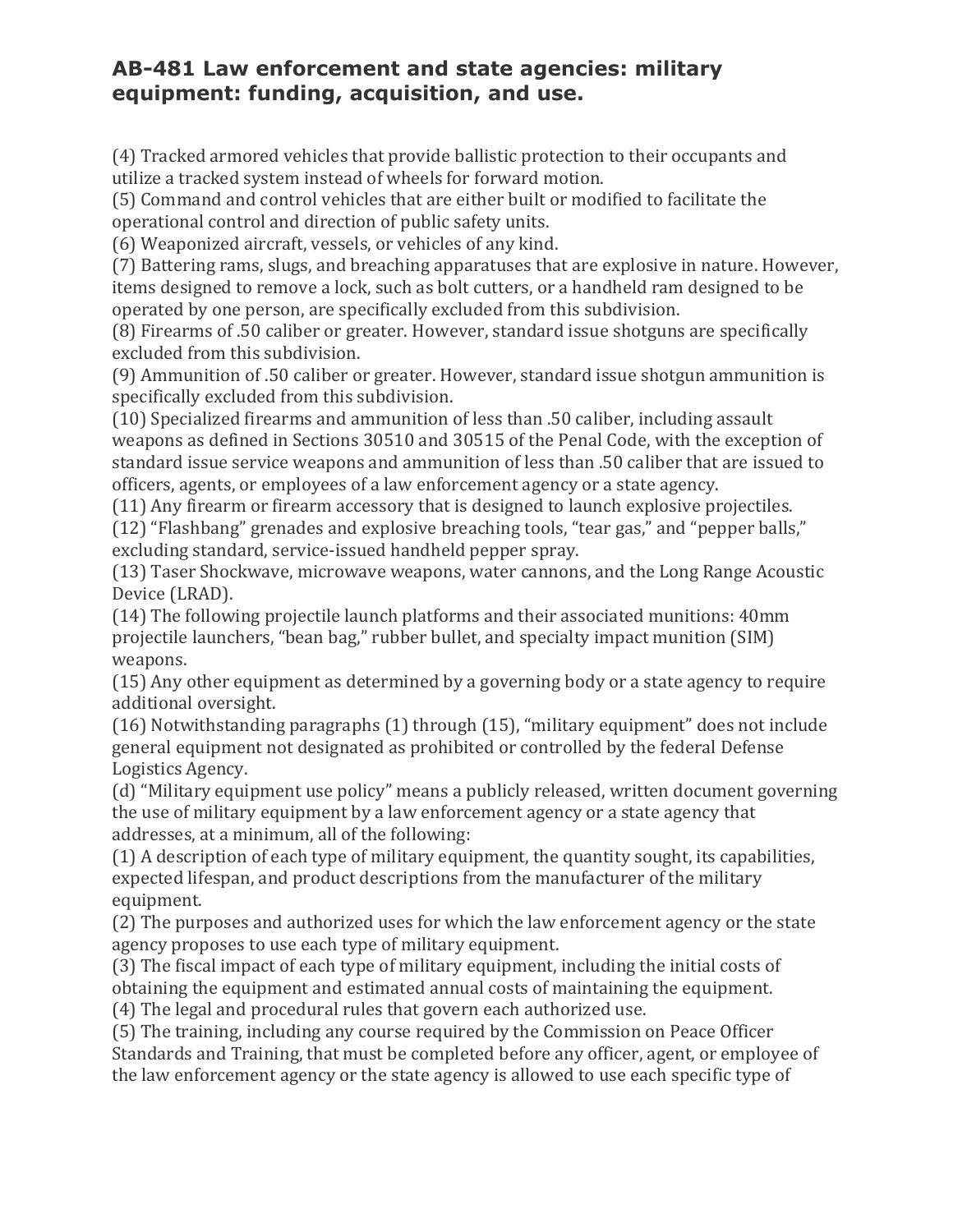military equipment to ensure the full protection of the public's welfare, safety, civil rights, and civil liberties and full adherence to the military equipment use policy.

(6) The mechanisms to ensure compliance with the military equipment use policy, including which independent persons or entities have oversight authority, and, if applicable, what legally enforceable sanctions are put in place for violations of the policy.

(7) For a law enforcement agency, the procedures by which members of the public may register complaints or concerns or submit questions about the use of each specific type of military equipment, and how the law enforcement agency will ensure that each complaint, concern, or question receives a response in a timely manner.

(e) "State agency" means the law enforcement division of every state office, officer, department, division, bureau, board, and commission or other state body or agency, except those agencies provided for in Article IV (except Section 20 thereof) or Article VI of the California Constitution.

(f) "Type" means each item that shares the same manufacturer model number.

#### **7071.**

(a) (1) A law enforcement agency shall obtain approval of the governing body, by an ordinance adopting a military equipment use policy at a regular meeting of the governing body held pursuant to the Bagley-Keene Open Meeting Act (Article 9 (commencing with Section 11120) of Chapter 1 of Part 1 of Division 3 of Title 2) or the Ralph M. Brown Act (Chapter 9 (commencing with Section 54950) of Part 1 of Division 2 of Title 5), as applicable, prior to engaging in any of the following:

(A) Requesting military equipment made available pursuant to Section 2576a of Title 10 of the United States Code.

(B) Seeking funds for military equipment, including, but not limited to, applying for a grant, soliciting or accepting private, local, state, or federal funds, in-kind donations, or other donations or transfers.

(C) Acquiring military equipment either permanently or temporarily, including by borrowing or leasing.

(D) Collaborating with another law enforcement agency in the deployment or other use of military equipment within the territorial jurisdiction of the governing body.

(E) Using any new or existing military equipment for a purpose, in a manner, or by a person not previously approved by the governing body pursuant to this chapter.

(F) Soliciting or responding to a proposal for, or entering into an agreement with, any other person or entity to seek funds for, apply to receive, acquire, use, or collaborate in the use of, military equipment.

(G) Acquiring military equipment through any means not provided by this paragraph.

(2) No later than May 1, 2022, a law enforcement agency seeking to continue the use of any military equipment that was acquired prior to January 1, 2022, shall commence a governing body approval process in accordance with this section. If the governing body does not approve the continuing use of military equipment, including by adoption pursuant to this subdivision of a military equipment use policy submitted pursuant to subdivision (b), within 180 days of submission of the proposed military equipment use policy to the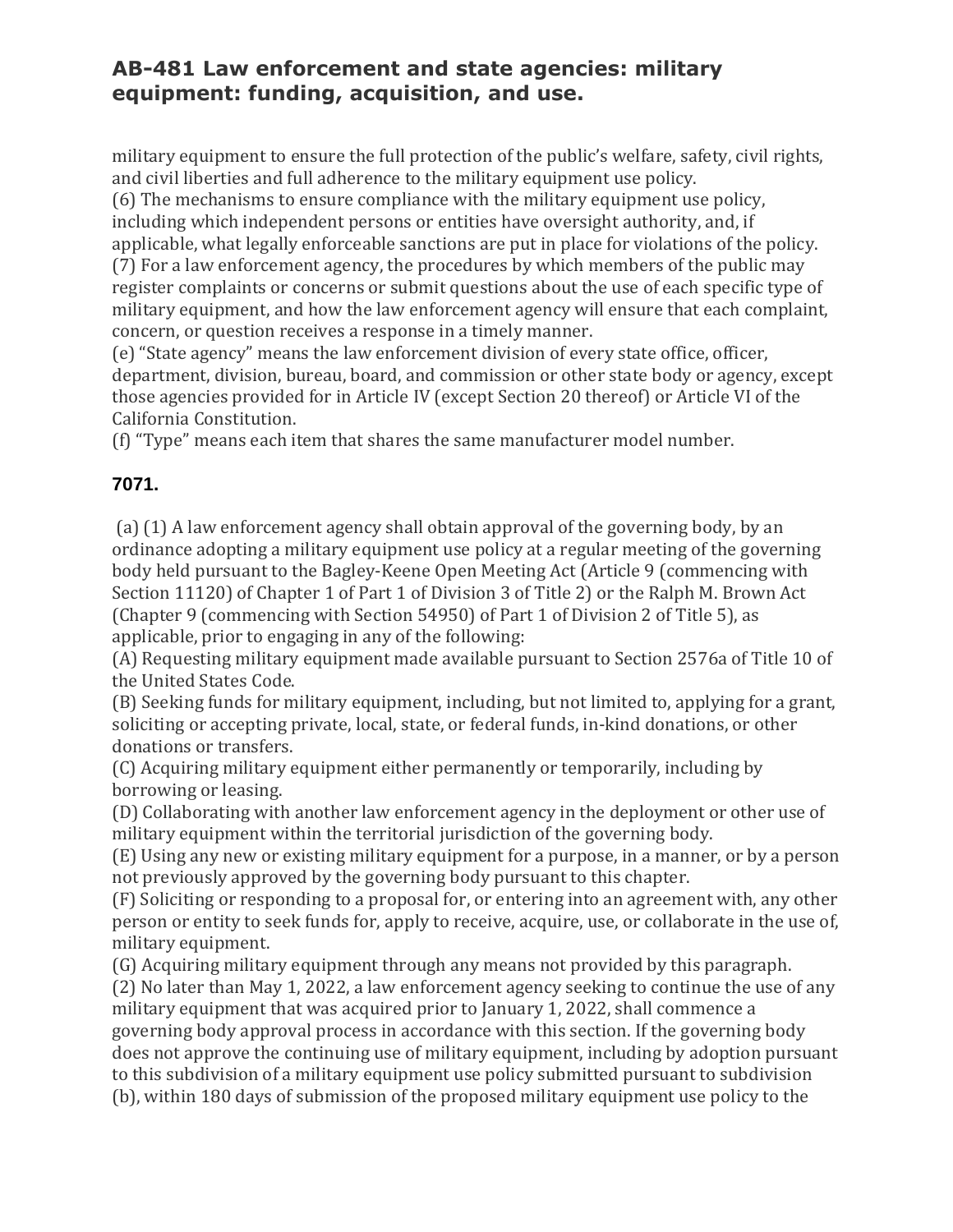governing body, the law enforcement agency shall cease its use of the military equipment until it receives the approval of the governing body in accordance with this section. (b) In seeking the approval of the governing body pursuant to subdivision (a), a law enforcement agency shall submit a proposed military equipment use policy to the governing body and make those documents available on the law enforcement agency's internet website at least 30 days prior to any public hearing concerning the military equipment at issue.

(c) The governing body shall consider a proposed military equipment use policy as an agenda item for an open session of a regular meeting and provide for public comment in accordance with the Bagley-Keene Open Meeting Act (Article 9 (commencing with Section 11120) of Chapter 1 of Part 1 of Division 3 of Title 2) or the Ralph M. Brown Act (Chapter 9 (commencing with Section 54950) of Part 1 of Division 2 of Title 5), as applicable.

(d) (1) The governing body shall only approve a military equipment use policy pursuant to this chapter if it determines all of the following:

(A) The military equipment is necessary because there is no reasonable alternative that can achieve the same objective of officer and civilian safety.

(B) The proposed military equipment use policy will safeguard the public's welfare, safety, civil rights, and civil liberties.

(C) If purchasing the equipment, the equipment is reasonably cost effective compared to available alternatives that can achieve the same objective of officer and civilian safety.

(D) Prior military equipment use complied with the military equipment use policy that was in effect at the time, or if prior uses did not comply with the accompanying military equipment use policy, corrective action has been taken to remedy nonconforming uses and ensure future compliance.

(2) In order to facilitate public participation, any proposed or final military equipment use policy shall be made publicly available on the internet website of the relevant law enforcement agency for as long as the military equipment is available for use.

(e) (1) The governing body shall review any ordinance that it has adopted pursuant to this section approving the funding, acquisition, or use of military equipment at least annually and, subject to paragraph (2), vote on whether to renew the ordinance at a regular meeting held pursuant to the Bagley-Keene Open Meeting Act (Article 9 (commencing with Section 11120) of Chapter 1 of Part 1 of Division 3 of Title 2) or the Ralph M. Brown Act (Chapter 9 (commencing with Section 54950) of Part 1 of Division 2 of Title 5), as applicable.

(2) The governing body shall determine, based on the annual military equipment report submitted pursuant to Section 7072, whether each type of military equipment identified in that report has complied with the standards for approval set forth in subdivision (d). If the governing body determines that a type of military equipment identified in that annual military equipment report has not complied with the standards for approval set forth in subdivision (d), the governing body shall either disapprove a renewal of the authorization for that type of military equipment or require modifications to the military equipment use policy in a manner that will resolve the lack of compliance.

(f) Notwithstanding subdivisions (a) to (e), inclusive, if a city contracts with another entity for law enforcement services, the city shall have the authority to adopt a military equipment use policy based on local community needs.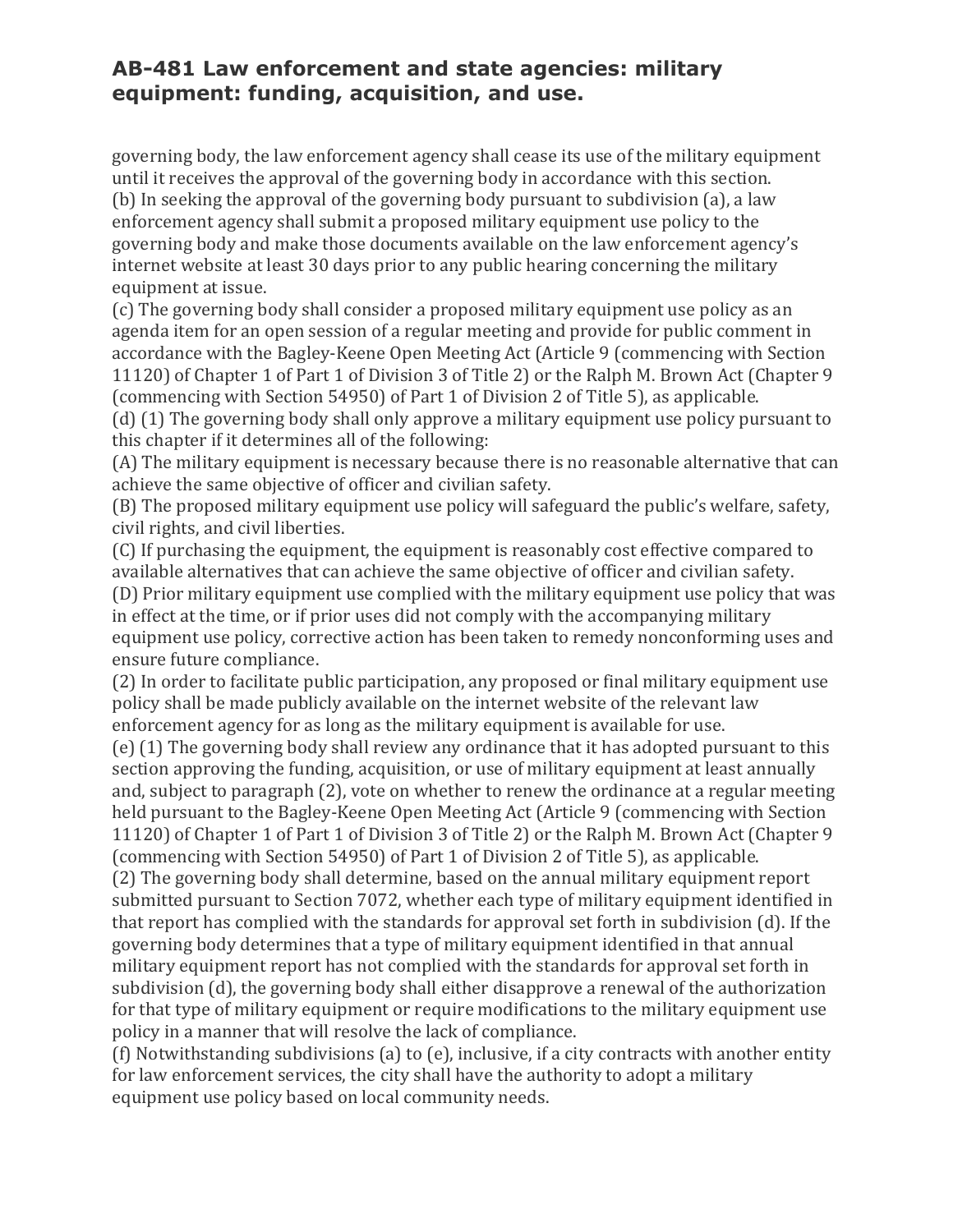#### **7072.**

(a) A law enforcement agency that receives approval for a military equipment use policy pursuant to Section 7071 shall submit to the governing body an annual military equipment report for each type of military equipment approved by the governing body within one year of approval, and annually thereafter for as long as the military equipment is available for use. The law enforcement agency shall also make each annual military equipment report required by this section publicly available on its internet website for as long as the military equipment is available for use. The annual military equipment report shall, at a minimum, include the following information for the immediately preceding calendar year for each type of military equipment:

(1) A summary of how the military equipment was used and the purpose of its use.

(2) A summary of any complaints or concerns received concerning the military equipment.

(3) The results of any internal audits, any information about violations of the military equipment use policy, and any actions taken in response.

(4) The total annual cost for each type of military equipment, including acquisition, personnel, training, transportation, maintenance, storage, upgrade, and other ongoing costs, and from what source funds will be provided for the military equipment in the calendar year following submission of the annual military equipment report.

(5) The quantity possessed for each type of military equipment.

(6) If the law enforcement agency intends to acquire additional military equipment in the next year, the quantity sought for each type of military equipment.

(b) Within 30 days of submitting and publicly releasing an annual military equipment report pursuant to this section, the law enforcement agency shall hold at least one wellpublicized and conveniently located community engagement meeting, at which the general public may discuss and ask questions regarding the annual military equipment report and the law enforcement agency's funding, acquisition, or use of military equipment.

#### **7073.**

(a) A state agency shall create a military equipment use policy prior to engaging in any of the following:

(1) Requesting military equipment made available pursuant to Section 2576a of Title 10 of the United States Code.

(2) Seeking funds for military equipment, including, but not limited to, applying for a grant, soliciting or accepting private, local, state, or federal funds, in-kind donations, or other donations or transfers.

(3) Acquiring military equipment either permanently or temporarily, including by borrowing or leasing.

(4) Collaborating with a law enforcement agency or another state agency in the deployment or other use of military equipment within the territorial jurisdiction of the governing body.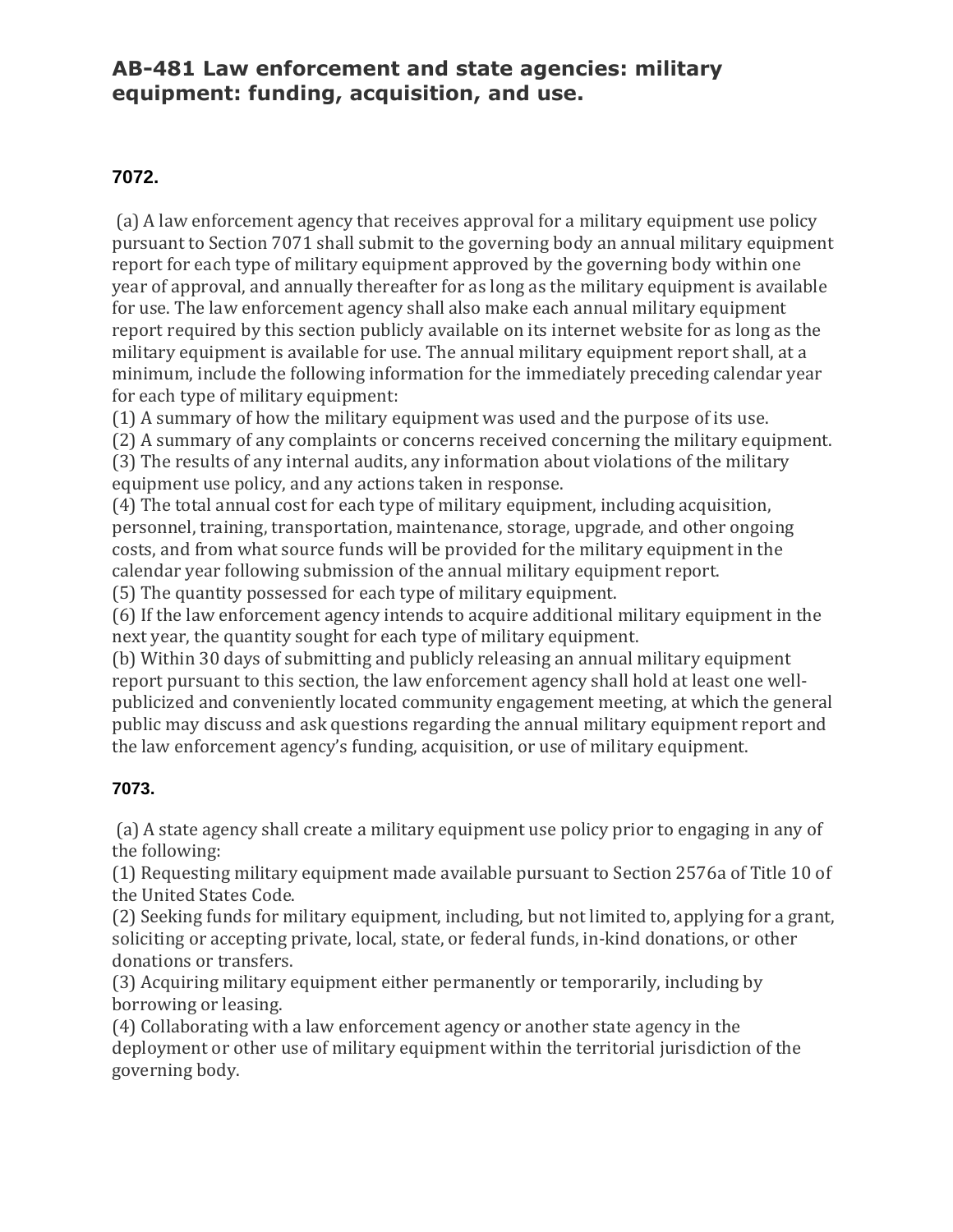(5) Using any new or existing military equipment for a purpose, in a manner, or by a person not previously approved by the governing body pursuant to this chapter.

(6) Soliciting or responding to a proposal for, or entering into an agreement with, any other person or entity to seek funds for, or to apply to receive, acquire, use, or collaborate in the use of, military equipment.

(7) Acquiring military equipment through any means not provided by this subdivision.

(b) No later than May 1, 2022, a state agency seeking to continue the use of any military equipment that was acquired prior to January 1, 2022, shall create a military equipment use policy.

(c) A state agency that is required to create a military equipment use policy pursuant to this section shall do both of the following within 180 days of completing the policy:

(1) Publish the military equipment use policy on the agency's internet website.

(2) Provide a copy of the military equipment use policy to the Governor or the Governor's designee.

#### **7074.**

The Legislature finds and declares that ensuring adequate oversight of the acquisition and use of military equipment is a matter of statewide concern rather than a municipal affair as that term is used in Section 5 of Article XI of the California Constitution. Therefore, this chapter applies to all cities, including charter cities and shall supersede any inconsistent provisions in the charter of any city, county, or city and county.

#### **7075.**

Nothing in this chapter shall preclude a county or local municipality from implementing additional requirements and standards related to the purchase, use, and reporting of military equipment by local law enforcement agencies. **SEC. 3.**

The Legislature finds and declares that Section 1 of this act, which adds Chapter 12.8 (commencing with Section 7070) to Division 7 of Title 1 of the Government Code, furthers, within the meaning of paragraph (7) of subdivision (b) of Section 3 of Article I of the California Constitution, the purposes of that constitutional section as it relates to the right of public access to the meetings of local public bodies or the writings of local public officials and local agencies. Pursuant to paragraph (7) of subdivision (b) of Section 3 of Article I of the California Constitution, the Legislature makes the following findings: Requiring local agencies to hold public meetings prior to the acquisition of military equipment further exposes that activity to public scrutiny and enhances public access to information concerning the conduct of the people's business.

#### **SEC. 4.**

No reimbursement is required by this act pursuant to Section 6 of Article XIII B of the California Constitution because the only costs that may be incurred by a local agency or